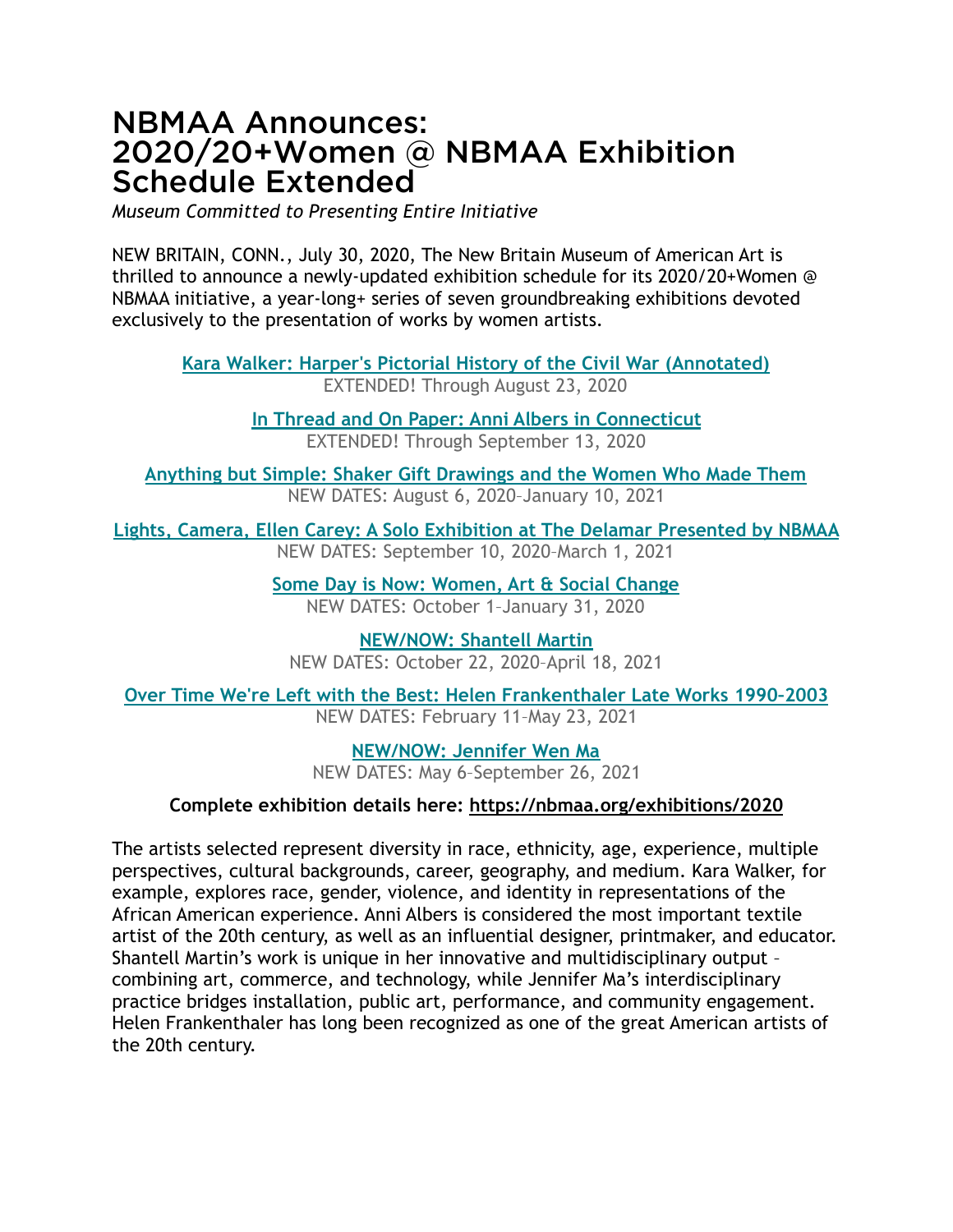The Museum will also present two group thematic exhibitions as part of the 2020 yearlong program. One exhibition, *Anything but Simple: Shaker Gift Drawings and the Women Who Made Them,* features rare Shaker "Gift" or "Spirit" drawings created by women between 1843- 57, which are unique to the Shakers and to American religious culture. The other exhibition, entitled *Some Day is Now: Women, Art, and Social Change*, marks the centennial of American women's suffrage and features artists including Yoko Ono, Nancy Spero, Jaune Quick-to-See Smith, Carrie Mae Weems, and the Guerrilla Girls, among others, whose work advocates for social empowerment and change. Individually and collectively, the works by these artists challenge and inspire women and people of all genders, races, and ethnicities.

## **Why Women Artists – the Director's View**

"The arts and cultural heritage of our great metropolitan centers and of cities like New Britain as well as other small towns, villages, and rural communities tell a quintessentially American story," explains Min Jung Kim, Director of the New Britain Museum of American Art. "The NBMAA has always been committed to reflecting various American visual expressions." Kim explains why a year-long+ focus on diverse women artists is so unique at an institution dedicated to American art. "The picture of American art of the 21st century is one of a rich and varied diversity, reflecting America's evolving national identity. To be truly 'American' now means to embrace diversity. Yet 100 years after women were granted equal voting rights by the 19th Amendment, women artists are still significantly under-represented – not only in the NBMAA's collection, but in most of the nation's art museums." According to the National Museum of Women in the Arts (https://nmwa.org/advocate/get-facts) the artists in most museums collections' are 87% male and 85% white. Only 27% of major exhibitions are devoted to women artists world-wide. Kim continues, "Our initiative challenges this underrepresentation by celebrating the innovative work and outsized impact of female-identifying artists throughout American history. And we are doing this in one of the oldest museums of American art in this country."

## **About the New Britain Museum of American Art**

The New Britain Museum of American Art (NBMAA) traces its beginnings to the New Britain Institute, which was chartered in 1853 to foster learning by a community of newly arrived immigrants who worked in the city's numerous factories. In 1903 John Butler Talcott, former New Britain mayor and chairman of the Institute's building committee, established the first purchase fund for "original modern oil paintings." The NBMAA collection has grown to more than 8,300 works of art dating from 1739 to the present. With particular strengths in colonial portraiture, the Hudson River School, American Impressionism, and the Ash Can School, not to mention the important mural series The Arts of Life in America by Thomas Hart Benton, the collection remains a primary source of inspiration for many of the museum's exhibitions and programming. Exhibitions continue to strike a balance between the historic and the contemporary, reflecting an American narrative comprised of a multiplicity of cultures, races, ethnicities, and perspectives. As one of the first institutions dedicated solely to American art, the New Britain Museum of American Art